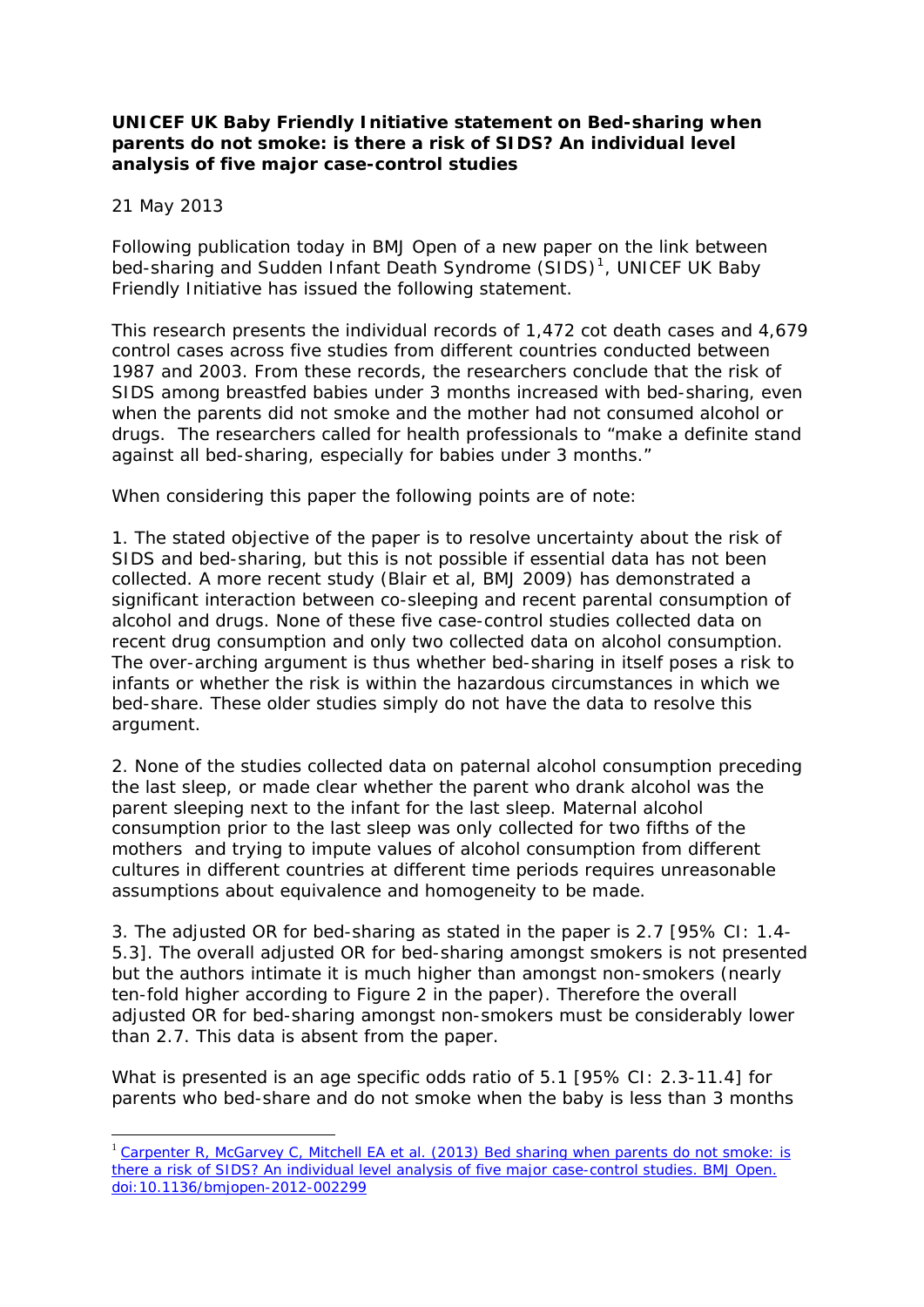old. This is taken from Table 3 where the baseline group are at low risk of SIDS (baby girls, placed on their back to sleep with no other risk factors present). By using a very low risk group for the baseline, this has the effect of making other odds ratios appear unusually high (for instance Table 3 also shows a 20-fold risk of bed-sharing when the mother smokes and a 151-fold risk when the parent has also recently consumed alcohol).

Thus, the OR of 5.1 needs to be put into context in the abstract, the paper and the press release. The impression from the press release is that infants in the general population are at a 5-fold risk of SIDS when the parents bed-share and don't smoke, which is untrue. The risk is considerably smaller than 2.7 and might not even be significant. Considering these findings, it is surprising that the authors have focused on the risk among non-smoking, non-drinking bed-sharing mothers, when there are groups at far higher risk.

4. Given the authors are advocating that parents should not bed-share, an alternative environment observed in other studies is to feed the baby at night on the sofa or an armchair (and sometimes fall asleep). The authors have chosen not to present this data but the risk associated with such an environment is far greater than co-sleeping in a parental bed.

There is strong evidence that breastfeeding and bed-sharing have an interdependent relationship and the issue of what to discuss with parents regarding parent-infant bed sharing is controversial and confusing. Bed-sharing has advantages and dangers and views are informed by culture and personal belief.

UNICEF UK's recommendation to health professionals on the key information which should be discussed with all parents in order to protect babies is outlined below. It is intended to be used in conjunction with the leaflet *Caring for your*  baby at night<sup>[2](#page-1-0)</sup>. These recommendations will not be changing in the light of the limited findings from this paper.

## **Recommendations for health professionals on discussing bed-sharing with parents**

Simplistic messages in relation to where a baby sleeps should be avoided; neither blanket prohibitions nor blanket permissions reflect the current research evidence.

The current body of evidence overwhelmingly supports the following key messages, which should be conveyed to all parents:

- The safest place for your baby to sleep is in a cot by your bed
- Sleeping with your baby on a sofa puts your baby at greatest risk
- Your baby should not share a bed with anyone who:
	- o is a smoker

1

<span id="page-1-0"></span><sup>2</sup> *Caring for your baby at night* is available from the UNICEF UK Baby Friendly Initiative at www.unicef.org.uk/caringatnight along with an accompanying Health professionals' guide to its use in practice.